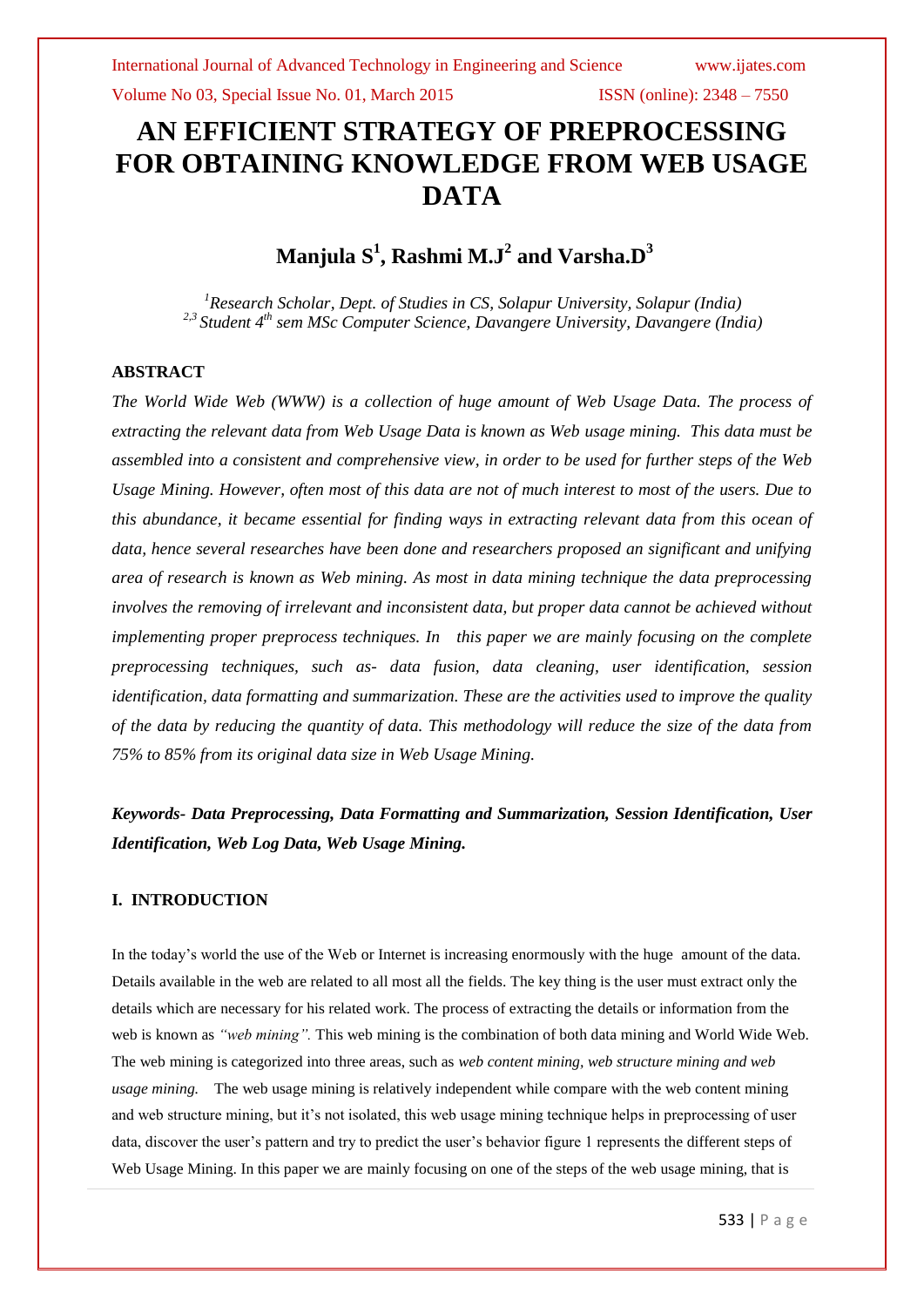*preprocessing* technique. The important aim of the preprocessing technique is to remove inconsistent data, redundant data, noisy data where all these data will be present in the web server log files along with useful information, by applying preprocessing techniques we can reducethe size of the web server log file from 75% to 85% of the original size of the web log file, finally the output of preprocessing that is interesting patterns can be transformed to a relational database models.



**Figure1: General Web Usage Mining Process**

#### **II. LITERATURE SURVEY**

The data preprocessing is a set of operations that process the available sources of information and lead to the creation of an ad-hoc formatted dataset to be used for knowledge discovery through the application of mining techniques [8]. The main purpose of preprocessing is to produce result that can be used to improve and optimize the content of a site [24].This mining technique will reduces the quantity of data by increasing the quality of data, this will reduce nearly 80% of the original size of the log data[18]. The major steps involved in the preprocessing are data merging, data cleaning, user identification, session identification and data formatting and summarization. The data merging is the technique that combines web log data from multiple sources to retrieve additional information with respect to identification of users and sessions [15].Several papers have different explanation which gives the depth knowledge on this data merging techniques. The data cleaning refers to the removing of irrelevant information which is useless for mining purposes from the HTTP server log file[19]. User identification, is to identify the visitors who access web site and which pages are accessed, it is necessary to distinguish among different users, since user may visit a site more than once [14]. The goal of session identification is to divide the each uses who visit the web site more than once into individual sessions, this can be achieved by using the technique of timeout to break a user's click-steam into session [6]. After the identification of session obtained preprocessed data need to be stored in the relational database module which can be used to properly format the session or transaction for the type of data mining to be accomplished [16]. The Data summarization concerns with computation of aggregated variables at different abstraction level[4]. In this paper we are mainly focusing on different treads of preprocessing by providing appropriate algorithm for implementing preprocessing strategy for obtaining knowledge from Web Usage Data.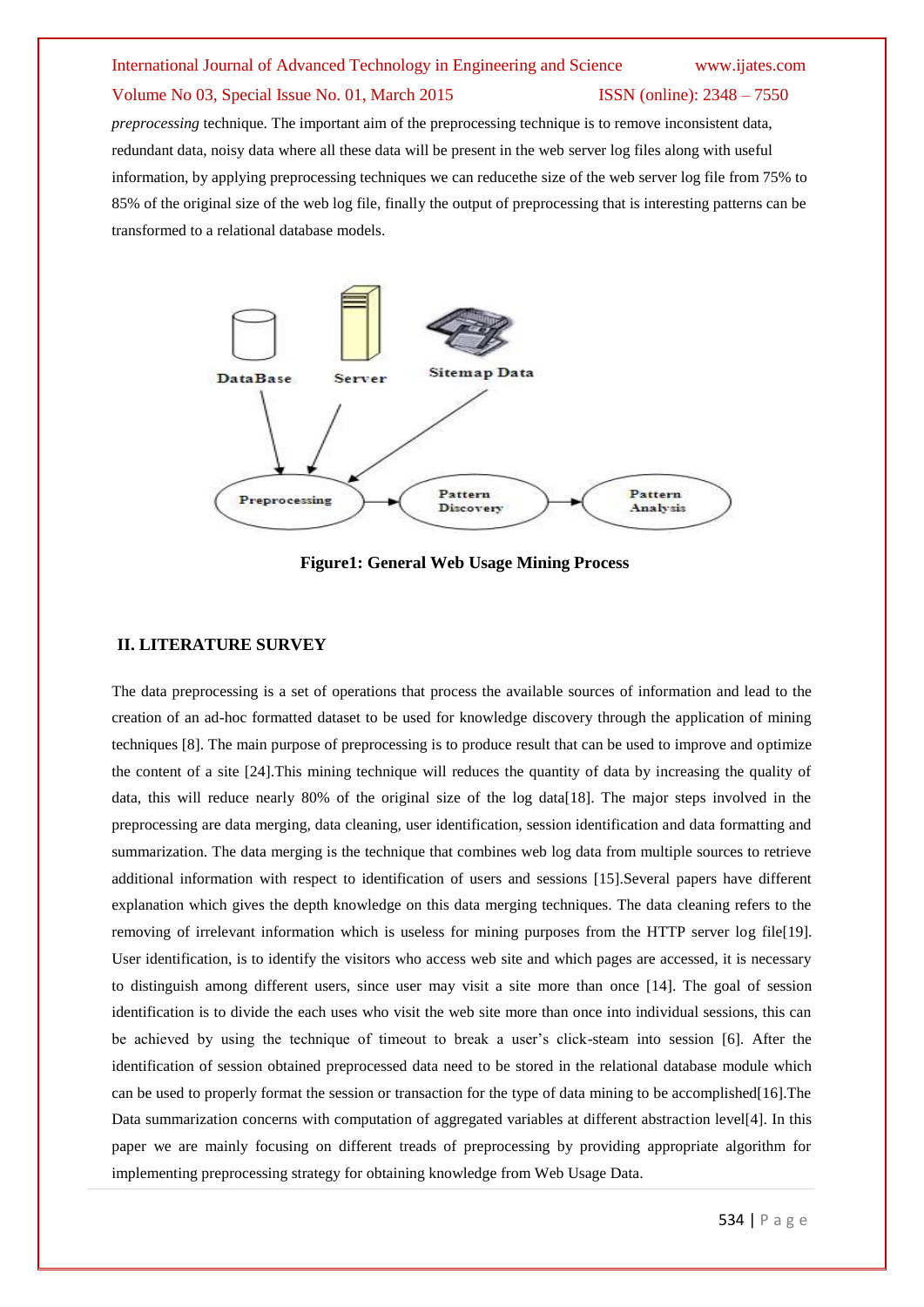#### **III. PREPROCESSING**

The data preprocessing technique is the set of operations that extract the information from the available source of information which can be used for further steps of Web Usage Mining. The available Web Usage Data is usually consists of irrelevant data, inconsistent data, noise, etc. For example, the user requests for graphical page content and requests for any other file which might be included into a web page or even navigation sessions performed by robots or web spiders which need to be removed, hence this preprocessing strategy have been proposed to extract the required data from the Web Usage Data. Data preprocessing is predominantly significant phase in Web Usage Mining due to characteristics of web data and its association to other related data collected from the multiple source. The data provided by the data source can be used to construct a data model, the web server is the richest source of data, web serverwill collect large amountof data from web sites and these data is stored in the web log files.The web log files are act as input for this preprocessing. These log files are available in web servers.These log files contains the multi-user details in the log file format. The two main log file formats are Common Log Format (CLF) and Extended Common Log Format (ECLF).A typical line in CLF is shown in figure 2.Recently W3C [W3C log] has represented an improved format for Web server log known as Extended Common Log Format (ECLF), this ECLF log file consists of two more fields then the CLF, the referrer (the URL client was visiting before requesting the URL) and user agent (the software that claims to be using) fields. A typical line in ECLF is shown figure3. Both the CLF and ECLF consist of following fields: *IP address:* This represents the address of the client's host name. *Rfc:* It is the remote login name of the user but most of the time it's not available because systems are usually identified by IP address, if remote login name is available then it can be used (here it's not available hence minus sign has been mentioned). *Authorized User:* This is available only when the WWW documents or pages are password protective or if any web site has restricted for the public use then the person who wish to access this sites then the authorization name and password will be provided for those visitors. *Date and time:* This provides the details of the site visitors on what date & time visitor access this sites. *Request:* The details of the website which browser has requested from the website. *Status:* The request status code will be provided so that it will identify whether the requested page or document is ok to access or its under development, this can be achieved by representing code numberin the log file format (Status codes uses in the log files are: 200 OK, 201 Created, 202 Accepted, 400 Bad request, 404 Not found, 403 Forbidden, 204 No Content, 401 Unauthorized, 304 Not modified, 301 Moved Permanently etc…,). *Byte:* Requested web page size in the bytes format. *Referrer:* This represents which is the URL of the Web page containing hyperlink that will display the current document. *User agent:* This will help to find the browser and operating systems which is used for this request to be displayed.These web log files will be the input for the preprocessing strategy; Preprocessing involves Data fusion, Data cleaning, User identification, Session identification, Data Formatting and Summarization.

The goal of preprocessing is to transform the raw data contained in database of web log file into a transaction log file. The data preprocessing presents a number of unique challenges which lead to a variety of algorithm and heuristic techniques for preprocessing tasks. Figure 4represents the different steps of preprocessing.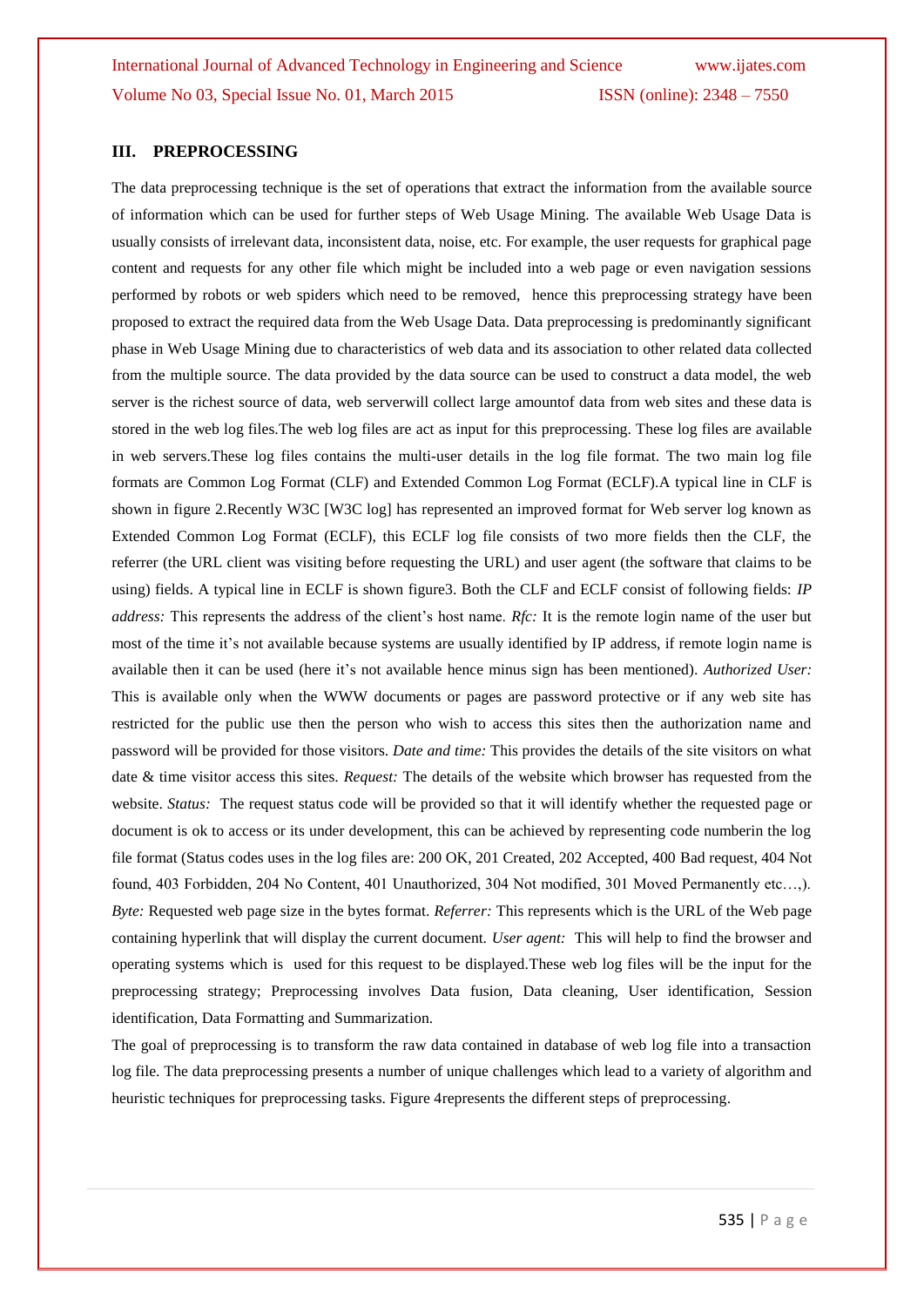International Journal of Advanced Technology in Engineering and Science www.ijates.com

Volume No 03, Special Issue No. 01, March 2015 ISSN (online): 2348 – 7550

<ip addr><br/>base url><date> <method><file><protocol> 

<ip addr><br/>base url><date><method> <file><protocol><code><br/><br/>>> <referrer>

**Figure 2: Common Log Format (CLF) Figure 3: Extended Common Log Format (ECLF)**

## **3.1 Data fusion**

Data fusion refers to the use of techniques that combines data from multiple sources to retrieve additional information with respect to identification of user and session, than if they are retrieved from a single data source.



**Figure5: Data fusion representation**

The different log files are put together and forms a single log file. There is a slight improvisation technique. In this process as it is not only a combining of log files, at the same time it will sort all the entries with respect to time stamp, so it reduces the time and resources to apply and implement separate steps for the sorting of this huge of fusion data of different log files. Figure 5 represents the data fusion method. The fusion and sorting problem is formulated as "The set of log files are provided that is considered as  $L_f= \{L_1, L_2...L_n\}$  are combined into single log file L". The data variable required to store the values or an array  $[12]$ . The data fusion technique can be implemented with the help of algorithm given in figure 6.



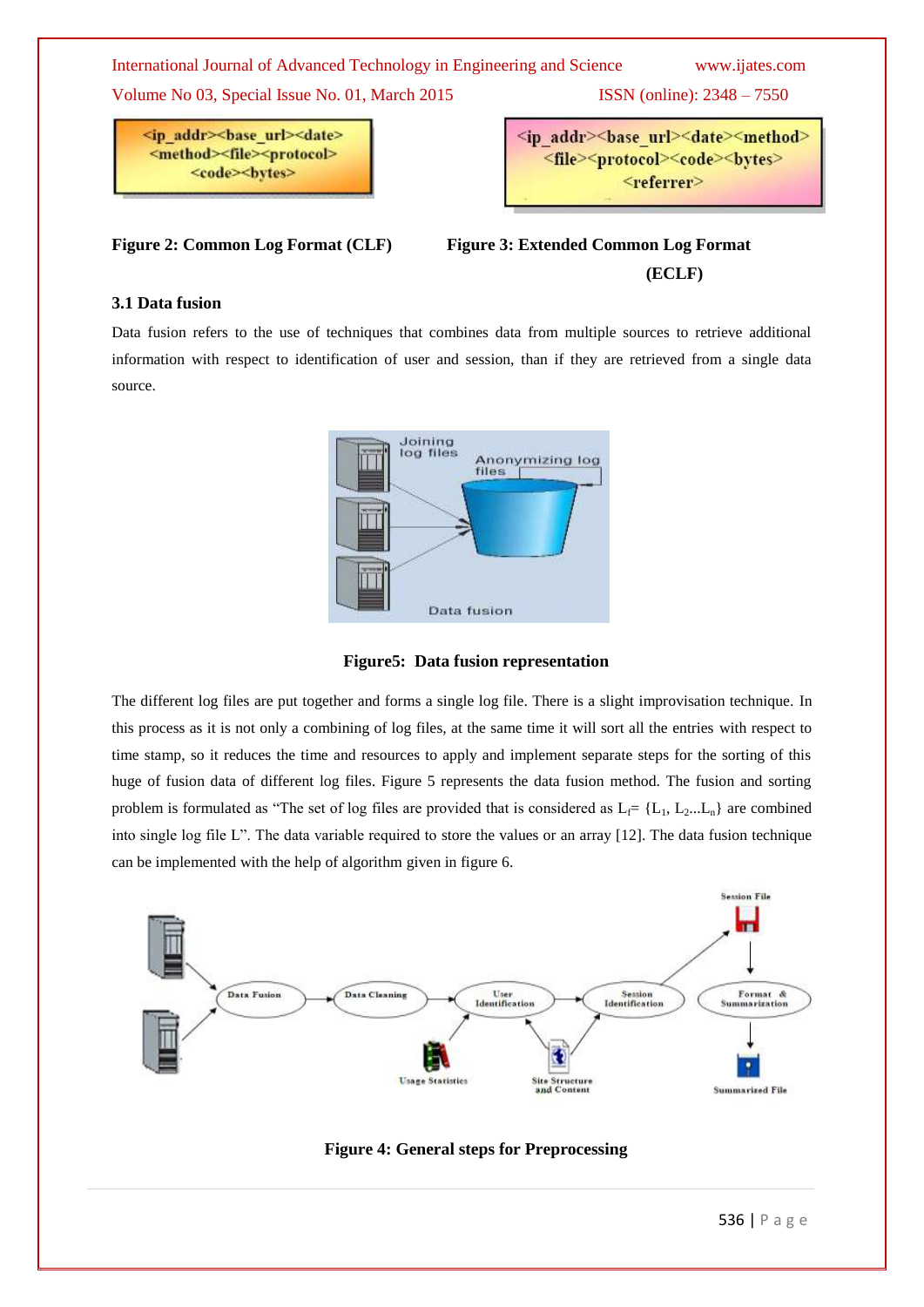International Journal of Advanced Technology in Engineering and Science www.ijates.com

## Volume No 03, Special Issue No. 01, March 2015 ISSN (online): 2348 – 7550

| Algorithm for Data fusion with different web server log at Internet Service Provider |  |  |  |  |  |  |
|--------------------------------------------------------------------------------------|--|--|--|--|--|--|
| (ISP)                                                                                |  |  |  |  |  |  |
| //Input: different log file generated by proxy servers.                              |  |  |  |  |  |  |
| //Output: single file containing combined output in timestamp order.                 |  |  |  |  |  |  |
| For (each log file input) do                                                         |  |  |  |  |  |  |
| Read log file one by one; do until end of the file reached.                          |  |  |  |  |  |  |
| Read record one by one from current log and put into output file.                    |  |  |  |  |  |  |
| Increment the pointer to point the next record in current log file.                  |  |  |  |  |  |  |
| Increment the pointer in output file to store the next record.                       |  |  |  |  |  |  |
| End of for loop.                                                                     |  |  |  |  |  |  |
| Sort the output log file entries in ascending order by access time.                  |  |  |  |  |  |  |
| Return output.                                                                       |  |  |  |  |  |  |
|                                                                                      |  |  |  |  |  |  |

#### **Figure 6: Data fusion algorithm**

### **3.2 Data cleaning**

The process of filtering or removing irrelevant item, noise, inconsistent data which is stored in the log files that may not be useful for further web usage mining process, is known as data cleaning. The object of this is to obtain only usage data file request that the user did not explicitly request can be eliminated, this technique also removes the spider navigations requests of web robots. The log entry files such as \*.gif, \*.jpeg, \*.?, \*.GIF, \*.JPEG, etc. can be removed [19]. Invalid requests from the proxy log files that refer to either internal server error with code and server sides, errors are also removed from the proxy server log files. This technique can be implemented by using the algorithm of data cleaning represented in figure 7. Consider an example for data cleaning, the table I containing all the details of the log file with different extension, by using data cleaning algorithm we need to remove all the irrelevant data from this log file. If the status code of the requested page is greater than 299 or less than 200 then those records need to be deleted, or if the requested method is not in {GET, POST} status then those records need to be removed from the log files. The outcome obtained from this is presented in table II.

#### **Algorithm for Data Cleaning.**

<u>Next record.</u>

**//**Input: Raw log file generated by the proxy server. //Output: Preprocessed log file with relevant entries consists of tuple (timestamp, IP, URL). //Constraint: Log file stored in text file must transform into database for further processing. Read record in database for each record in database. Read files URL field in proxy server log; the requested objects is the URL field. If requested URL field contains or end with substring {\*.jpeg, \*.gif, \*.css, \*.?} Then remove the records. Else if response code is >299 or < 200 Then remove records. Else if requested method not in {GET, POST} status Then remove records. Save record in output. End of if.

#### **Figure 7: Algorithm for Data Cleaning**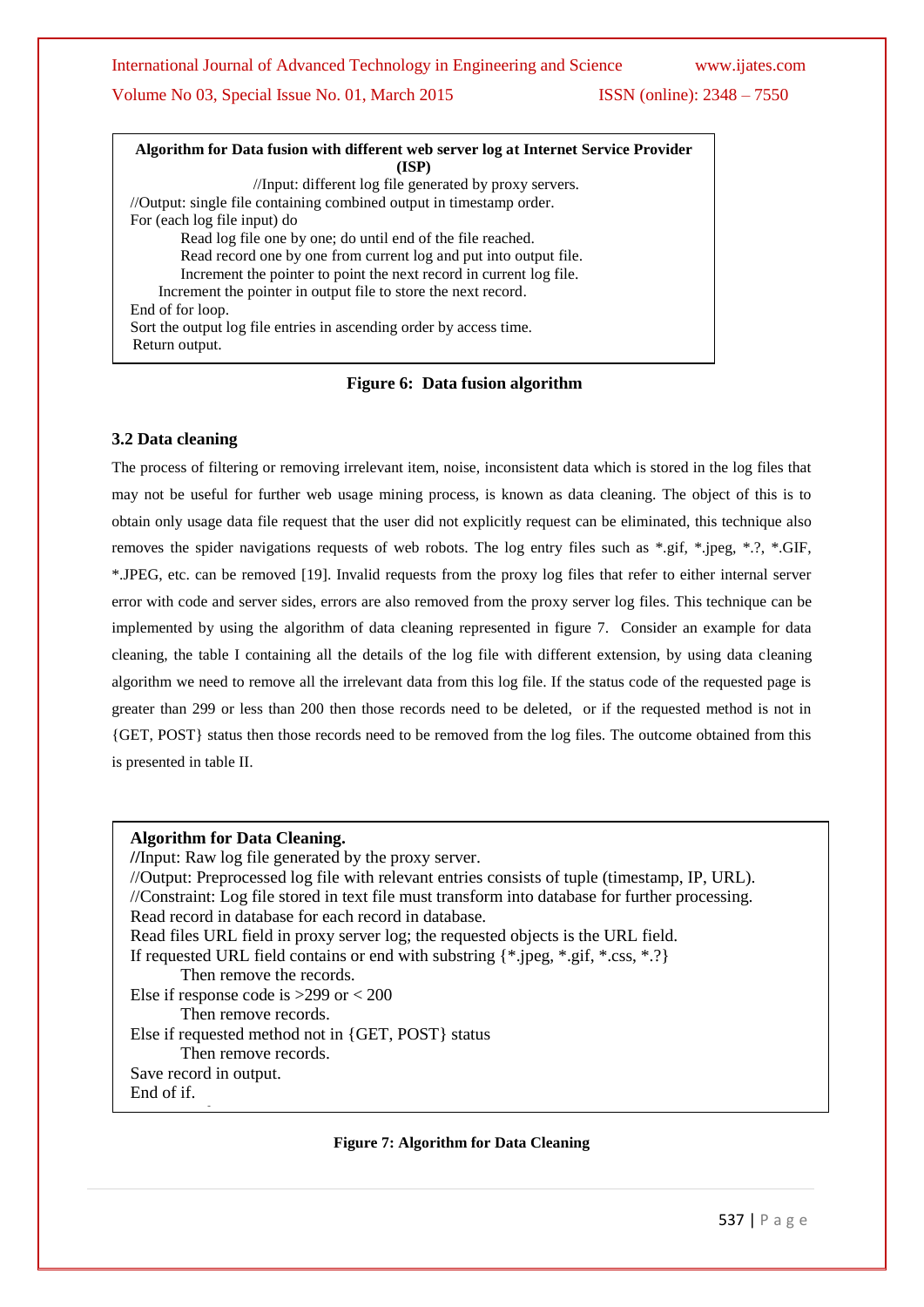| <b>No</b>      | <b>Object Type</b> | <b>Unique Users</b> | <b>Requests</b> | <b>Bytes In</b> | % of Total Bytes In |
|----------------|--------------------|---------------------|-----------------|-----------------|---------------------|
|                | $*$ gif            |                     | 46              | 89.00 KB        | 0.50%               |
| $\overline{2}$ | $*,$ js            |                     | 37              | 753.95 KB       | 4.40%               |
| 3              | *.aspx             |                     | 34              | 397.05 KB       | 2.30%               |
| 4              | $*$ .png           |                     | 31              | 137.67 KB       | 0.80%               |
| 5              | $"$ .jpg           |                     | 20              | 224.72 KB       | $1.30\%$            |
| 6              | Unknown            |                     | 15              | 15.60 KB        | 0.10%               |
| 7              | *.ashx             |                     | 15              | 104.79 KB       | 0.60%               |
| 8              | *.axd              |                     | 13              | 274.81 KB       | $1.60\%$            |
| $\Omega$       | $*$ . CSS.         |                     | 8               | 71.78 KB        | 0.40%               |
| 10.            | $*.$ dll           |                     | 7               | 26.41 KB        | 0.20%               |
| 11             | *.asp              |                     | 4               | 1.26 KB         | $0.00\%$            |
| 12             | *.html             |                     | 3               | 2.17 KB         | 0.00%               |
| 13             | *.htm              |                     | $\overline{2}$  | 69.87 KB        | 0.40%               |
| 14             | *.pli              |                     | $\overline{2}$  | 24.92 KB        | 0.10%               |

**Table I: Web Log File with different extension before implementing data cleaning algorithm.**

| No.            | <b>Object Type</b> | <b>Unique Users</b> | <b>Requests</b> | <b>Bytes In</b> | % of Total Bytes In |
|----------------|--------------------|---------------------|-----------------|-----------------|---------------------|
| 2              | $*$ js             | 1                   | 37              | 753.95 KB       | 4.40%               |
| 3              | *.aspx             | 1                   | 34              | 397.05 KB       | 2.30%               |
| $\overline{4}$ | *.png              | 1                   | 31              | 137.67 KB       | 0.80%               |
| 5              | *.jpg              | $\mathbf{1}$        | 20              | 224.72 KB       | 1.30%               |
| 6              | Unknown            | 1                   | 15              | 15.60 KB        | 0.10%               |
| $\overline{7}$ | *.ashx             | 1                   | 15              | 104.79 KB       | 0.60%               |
| 8              | *.axd              | 1                   | 13              | 274.81 KB       | 1.60%               |
| 10             | $*$ .dll           | 1                   | $\overline{7}$  | 26.41 KB        | 0.20%               |
| 11             | *.asp              | 1                   | $\overline{4}$  | 1.26 KB         | 0.00%               |
| 12             | *.html             | 1                   | 3               | 2.17 KB         | 0.00%               |
| 13             | *.htm              | 1                   | 2               | 69.87 KB        | 0.40%               |
| 14             | *.pli              | 1                   | $\overline{2}$  | 24.92 KB        | 0.10%               |

**Table II: Web Log File with different extension after implementing data cleaning algorithm.**

**3.3 User identification**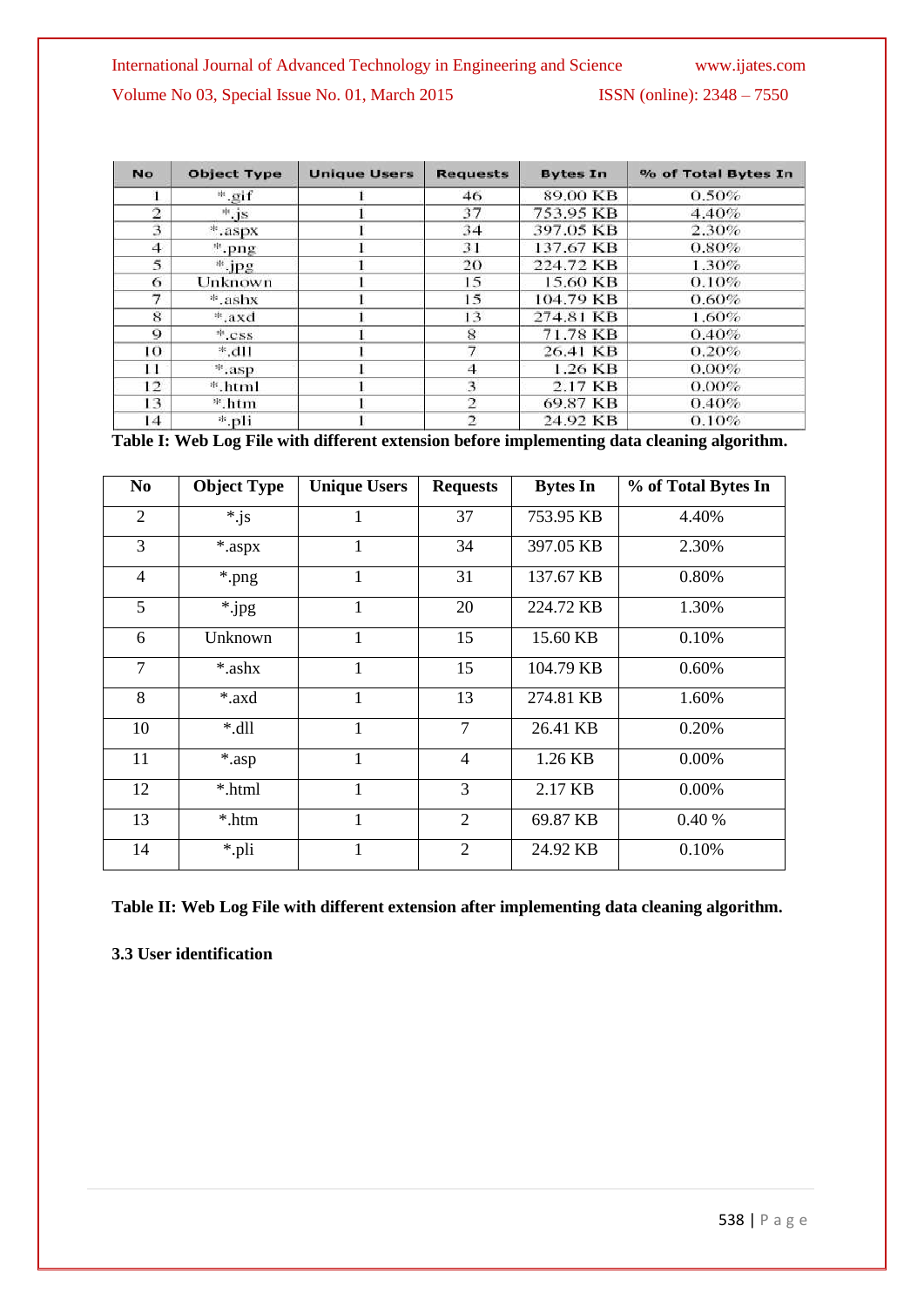The main task of user identification is to identify the user who access web site and which pages are accessed. This deals with associating page reference with different users; this reduces network traffic and improves performance. In most of the cases web log file provides only the computer IP address and user agent (if web log is using ECLF), then users are identified with the IP address. Some web site requires user registration for the user identification purpose, but due to privacy reason many users prefer not to browse those sites which require registration and logins [19]. Hence in most of the cases user is identified by the IP address of the computer, but different users can use the same IP address for browsing purpose, in this case we can distinguish the user by the software tool or by the operating system used by the user.

#### **3.4 Session identification**

The goal of session identification is to divide thepage accesses of user into individual sessions; at present the methods to identify user sessions include timeout mechanism and maximal forward reference. A user session is a directed list of page accesses performed by an individual user during the visit in a web site [4]. For the identification of user session the timeout has been fixed, if the time between page requests exceeds a giving time limit then it is assumed that the user is starting new session. A user may have a single (or multiple) session(s) during a period of time. Thus the session identification problem is formulated as "Given the Web log file *Log,* capture the web users navigation trends, typically expressed in the form of Web users sessions". In this paper we have provided the "timeout threshold" to define the user's sessions. Figure 8 represents Session identification algorithm.

```
Session Gen ()
   { Let H_i = \{f_1, f_2, ..., f_n\} denote the time-ordered session
     history
     Let l<sub>i</sub>, f<sub>i</sub>, r<sub>i</sub>, and t<sub>i</sub> denote log entry, request, referrer, and
     time (at which the request was received) respectively.
     Let t denote the session time-out (Usually 30 minutes)
     Sort the Log data by IP address, agent, and time.
     for each unique IP/agent combinations do {
          for each 1, do {
             if (((t_1-t_{j-1}) > \tau) or (\tau_1 \notin \{H_0, H_1, ..., H_m\}))
           then increment i, add l, to H,
           else assign = Distance (H, r<sub>1</sub>), add l<sub>1</sub> to H_{\text{action}}\overline{\phantom{a}}\{\}
```

```
Distance (H.f)
{Let H, denote the time ordered session history.
        Let f denote the page file
         Set min = \inftyFor each H<sub>i€ H</sub> do
                   If(f \in H_0)
                   D_i = H_i. size() - H_i. index(f)
                   t_i = Hi. t_n - Hi. t_fif(d<sub>i</sub> < min) thenassign = i,
                              min = d_ielse
                              if(d_i=min) then
                              if(t<sub>i</sub>< t<sub>assignment</sub>) then
                                         assign = ireturn assign
ł
```
### **Figure 8: Algorithm for Session Identification Figure 9: Algorithm for Distance function**

The session identification algorithm checks to see the session time-out or if the referring file is not present in any of the open session histories. If so, a new session is opened. Since the Log has already been stored by IP address/Agent, all of the open session histories are potential candidates for the page file access being processed. ‗Session\_Gen' algorithm calls the ‗Distance' function finds the history that most recently accessed f. The ‗Distance' function shown in figure 9 given a list of histories and page file f. Finally, if the times are equal, by default, the access is assigned to the history with the lower index. A random assignment could be used to break ties. The index of the history that f should be assigned to is returned by the 'Distance' function.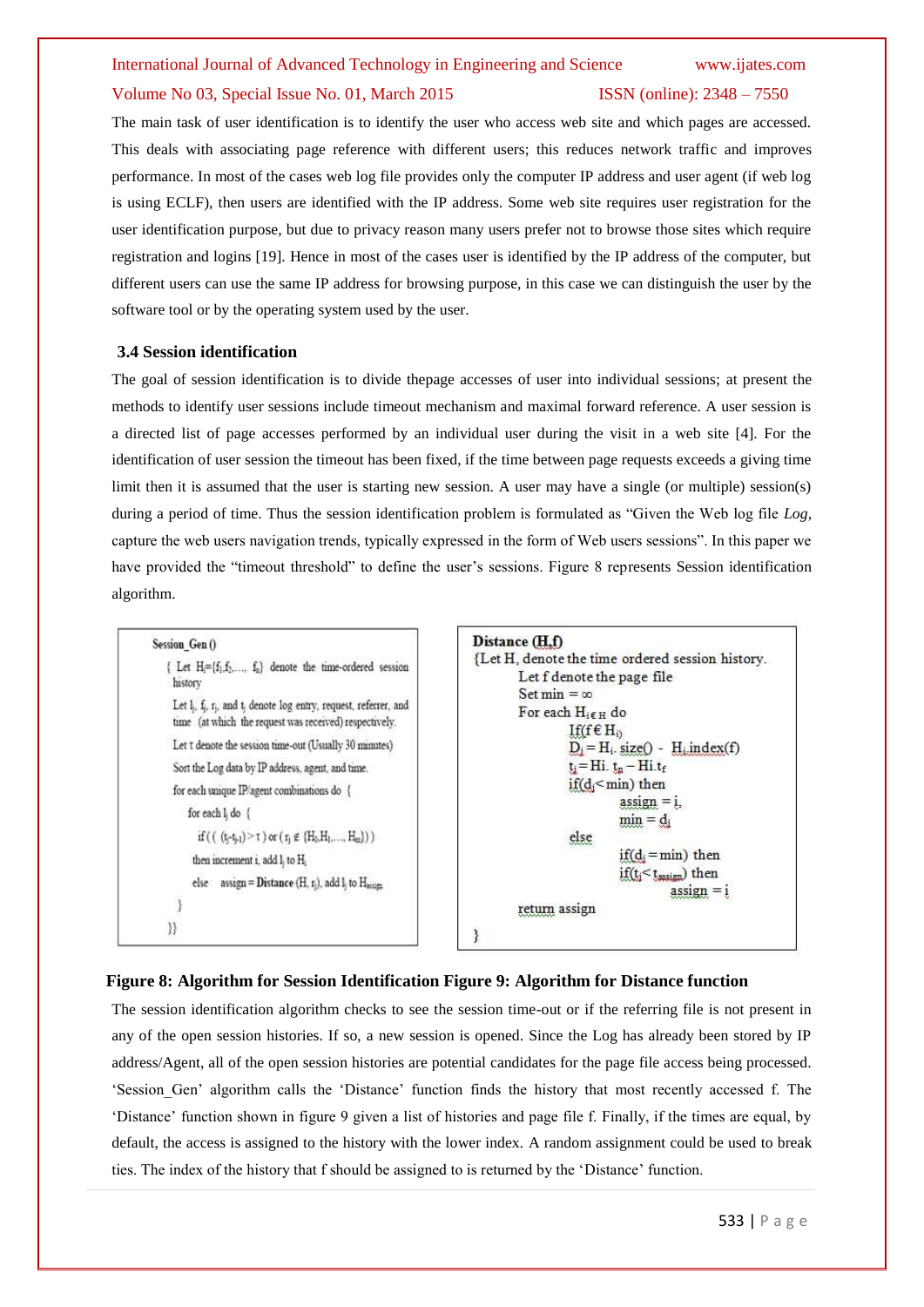#### **3.5 Data Formatting and summarization:**

It is the terminal step of preprocessing technique,the preprocessed log entries are represented using the final preparation module. This can be used to properly format the obtained preprocessed session or transaction file for the different instance of the web usage mining techniques.The data generalization method is applied at the request level and aggregated for visits and user sessions to completely fill in the database [20]. The data summarization concerns with the computation of aggregated variables at different abstraction levels; these aggregated variables are later used in the data mining step. Table III represents the sample database in session table. This formatted database table is very important for further steps like clustering, pattern discovery, by using this table one can easily come to know about user's session details with IP address and URL accessed by this we can generate the matrix representation for the clustering purpose.

| <b>Session</b><br>Id | <b>IP</b> Address    | Date & Time         | <b>URL</b> Accessed                          |
|----------------------|----------------------|---------------------|----------------------------------------------|
| 1                    | 120.33 med.umich.edu | 1995-08-03 22:42:31 | history/apollo/apollo-13/apollo-13.html      |
| 1                    | 120.33 med.umich.edu | 1995-08-03 22:43:03 | /facilities/lc39a.html                       |
| 1                    | 120.33 med.umich.edu | 1995-08-03 22:43:42 | facilities/mlp.html                          |
| 1                    | 120.33 med.umich.edu | 1995-08-03 22:45:01 | /facilities/tour.html                        |
| 2                    | 128.101.144.178      | 1995-08-03 23:15:10 | /shuttle/missions/sts-69/mission-sts-69.html |
| 3                    | 128.102.143.201      | 1995-08-04 03:15:22 | shuttle/missions/sts-64/mission-sts-64.html  |
| 4                    | 128.102.143.212      | 1995-08-04 03:11:51 | shuttle/missions/sts-69/mission-sts-69.html  |
| 4                    | 128.102.143.212      | 1995-08-04 03:13:15 | /facilities/vab.html                         |
| 4                    | 128.102.143.212      | 1995-08-04 03:14:28 | /shuttle/missions/sts-71/mission-sts-71.html |
| 4                    | 128.102.143.212      | 1995-08-04 03:15:11 | shuttle/missions/missions.html               |
| 4                    | 128.102.143.212      | 1995-08-04 03:15:18 | /shuttle/missions/sts-70/mission-sts-70.html |
| 4                    | 128.102.143.212      | 1995-08-04 03:16:35 | /shuttle/missions/sts-72/mission-sts-72.html |
| 4                    | 128.102.143.212      | 1995-08-04 03:17:10 | /shuttle/missions/sts-72/sts-72-info.html    |
| 4                    | 128.102.143.212      | 1995-08-04 03:17:24 | /ksc.html                                    |
| 5                    | 128.102.202.133      | 1995-08-03 23:13:02 | shuttle/missions/missions.html               |
| 5                    | 128.102.202.133      | 1995-08-03 23:15:30 | shuttle/missions/missions.html               |
| 5                    | 128.102.202.133      | 1995-08-03 23:15:51 | shuttle/missions/missions.html               |
| 5                    | 128.102.202.133      | 1995-08-03 23:16:02 | shuttle/missions/missions.html               |
| 6                    | 128.102.236.36       | 1995-08-03 23:16:45 | history/apollo/apollo-13/apollo-13.html      |
| 7                    | 128.102.86.216       | 1995-08-04 02:23:24 | shuttle/missions/sts-70/mission-sts-70.html  |

#### **Table III: Sample database in session**

#### **IV. IMPLEMENTATION AND RESULTS**

Preprocessing methodology has been implemented on the web log files which is downloaded from the NASA website, this is the input for our experiment, these log files which consist of all the irrelevant data, inconsistent data, web spiders, robotic movements which always invoke automatically at the time of browsing hence preprocessing techniques is implemented on these log files which reduces the size of the log file from 75% to 85% of its original size of web log file. We have used JAVA for the implementation of preprocessing methodology. The main part of the implementation is file control which is represented in figure 10; this code segment represents the access control to perform the preprocessing strategy. Before implementing preprocessing, first we need to check whether the requested file name is present in the log files, this code helps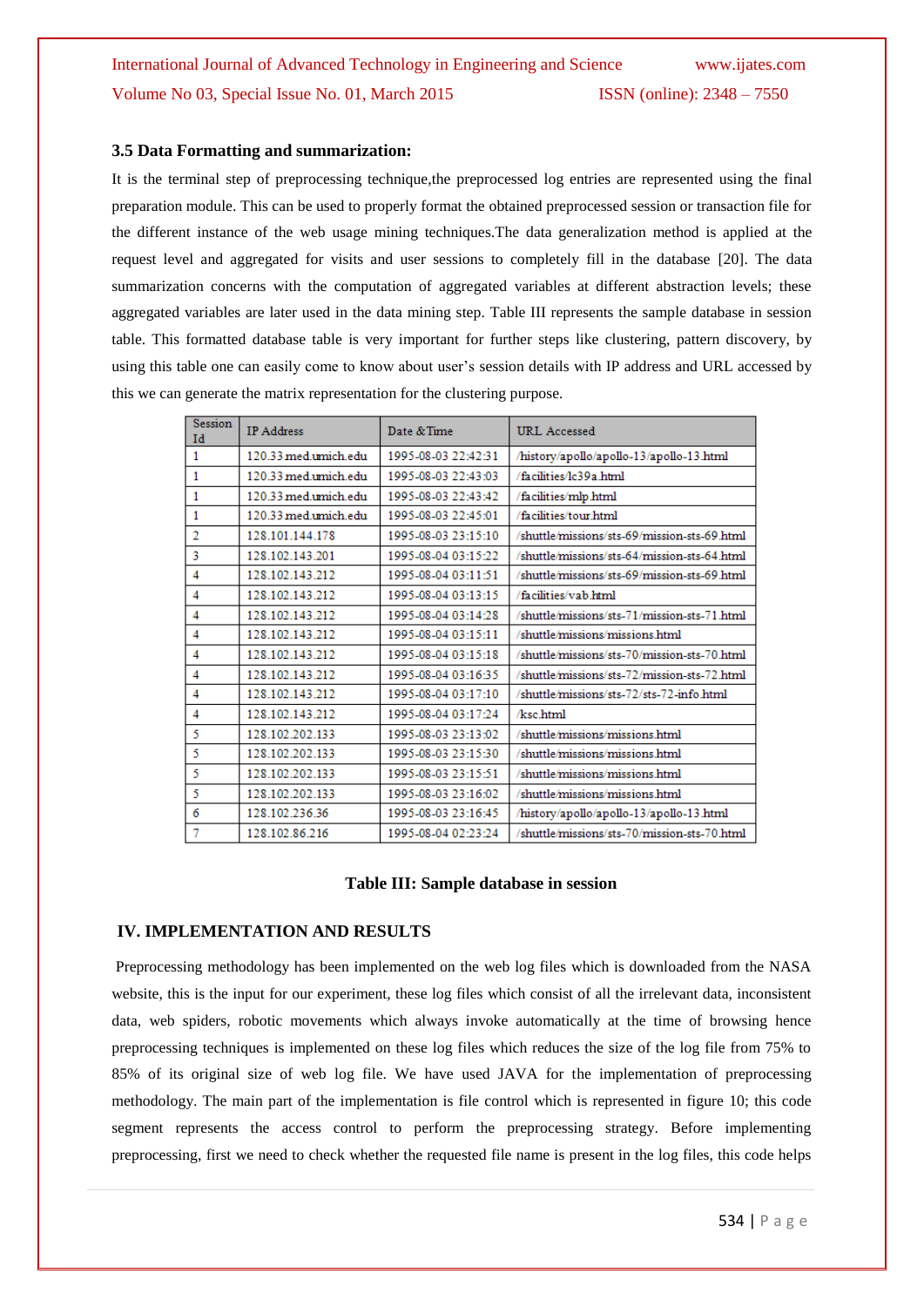to check the requested file exists or not, if it exists then it will allow to read the file, otherwise it will reflects the error message. Figure 11 represents code segment for data fusion, it will check the size of the log file and it will add the items (if multiple log files are available) for further steps of the preprocessing. After merging the log file data cleaning method will be implemented, here it checks the status of the log file, if file contains the inconsistent data then it will be removed and cleaned data will be stored in the array. Figure 12 represents code segment for data cleaning. Figure 13 represents session identification code segment, in this "TimeOut" is fixed, based on the timeout session will be generated. Figure 14 represents the snapshot of the results which we obtained after the implementation. Table IV represents the result after the implementation of preprocessing methodology; here the size of the log file is reduced from 75% to 85% of its original size. The preprocessed data which is obtained from this implementation can be further used for the pattern discovery purpose in Web Usage Mining.

|                              | Public static boolean checkFileName(String fName)                 |
|------------------------------|-------------------------------------------------------------------|
|                              | {File fileName= new File(fName);                                  |
| $If$ (fileName.exists $()$ ) |                                                                   |
| ſ                            | if (fileName.isFile())                                            |
| ſ                            | if(fileName.canRead())                                            |
|                              | return true;                                                      |
|                              | else                                                              |
|                              | JOptionPane.showMessageDialog(null,"WUM:Error!");                 |
|                              | }else                                                             |
|                              | JOptionPane.showMessageDialog(null,"WUM:Error!Specify location"); |
| }else                        |                                                                   |
|                              | JOptionPane.showMessageDialog(null,"WUM:Error!Specify location"); |
| return(false);               |                                                                   |
| ł                            |                                                                   |

### **Figure 10: JAVA code for File Control**



#### **Figure 11: JAVA code for Data Fusion**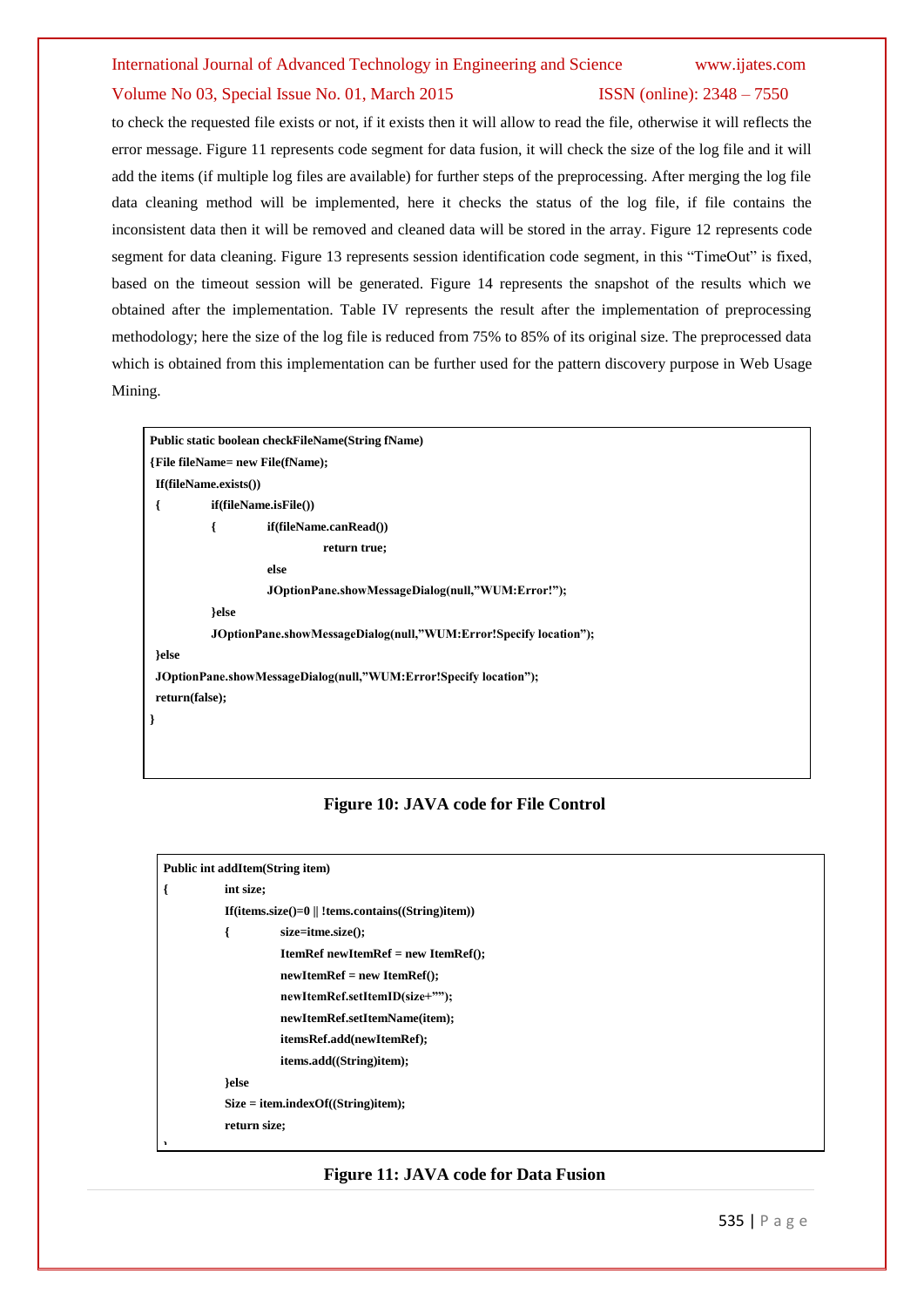|   | Public LinkedList removeInfrequentItemsets(LinkedList itemsFreq.int minSup)                              |  |  |  |  |  |
|---|----------------------------------------------------------------------------------------------------------|--|--|--|--|--|
| ₹ | ListIterator itItemsFreq = itemsFreq.listIterator(0);                                                    |  |  |  |  |  |
|   | <b>ItemSet newItemsetElements;</b>                                                                       |  |  |  |  |  |
|   | $LinkedList indexesToDelete = new LinkedList();$                                                         |  |  |  |  |  |
|   | While(itItemsFreq.hasNext())                                                                             |  |  |  |  |  |
|   | $newItems \varepsilon \varepsilon \varepsilon = (Item \varepsilon \varepsilon)$ itItemsFreq.next();<br>ł |  |  |  |  |  |
|   | $If$ (newItemsetElements.getSupport() < minSup)                                                          |  |  |  |  |  |
|   | setElements))))<br>IndexToDelete.add((newInteger(itemsFreq.indexOf(newItem                               |  |  |  |  |  |
|   | )for(int count = indexes To Delete.size()-1; count $>=0$ ; count--)                                      |  |  |  |  |  |
|   | itemsFreq.remove(((Integer)indexes ToDelete.get(count).intValue());                                      |  |  |  |  |  |
|   | }return itemsFreq;                                                                                       |  |  |  |  |  |
|   |                                                                                                          |  |  |  |  |  |

## **Figure 12: JAVA code for Data Cleaning**

```
Public int accessLogProcessor(JTextArea pResultArea)
{int k=statValues.accessData.size();
While(k>0)
{ temp = (AccessLogData)statValues.accessData.get(k-1);
        /* fist check whether the IP address is same or not
         * if yes, check whether the user agent and referer is matched.
         * if yes, add this to the session
         * else look for other access records in queue within the session TimeOut*/
   If(temp.ip.equals(result[0]) && (!temp.identifySession(x, session TimeOut)) 
 &&(temp.compareAgentReferer(result[11], result[10])))
                      { temp.addURL(result[6]); ////
                            /* replace the previous datetime*/
                        Temp.setDateTime(x);
                        Flag = true;
                        Break;
                      } k--;
        } /* end of while*/
   }
```
### **Figure 13: JAVA code for Session Identification**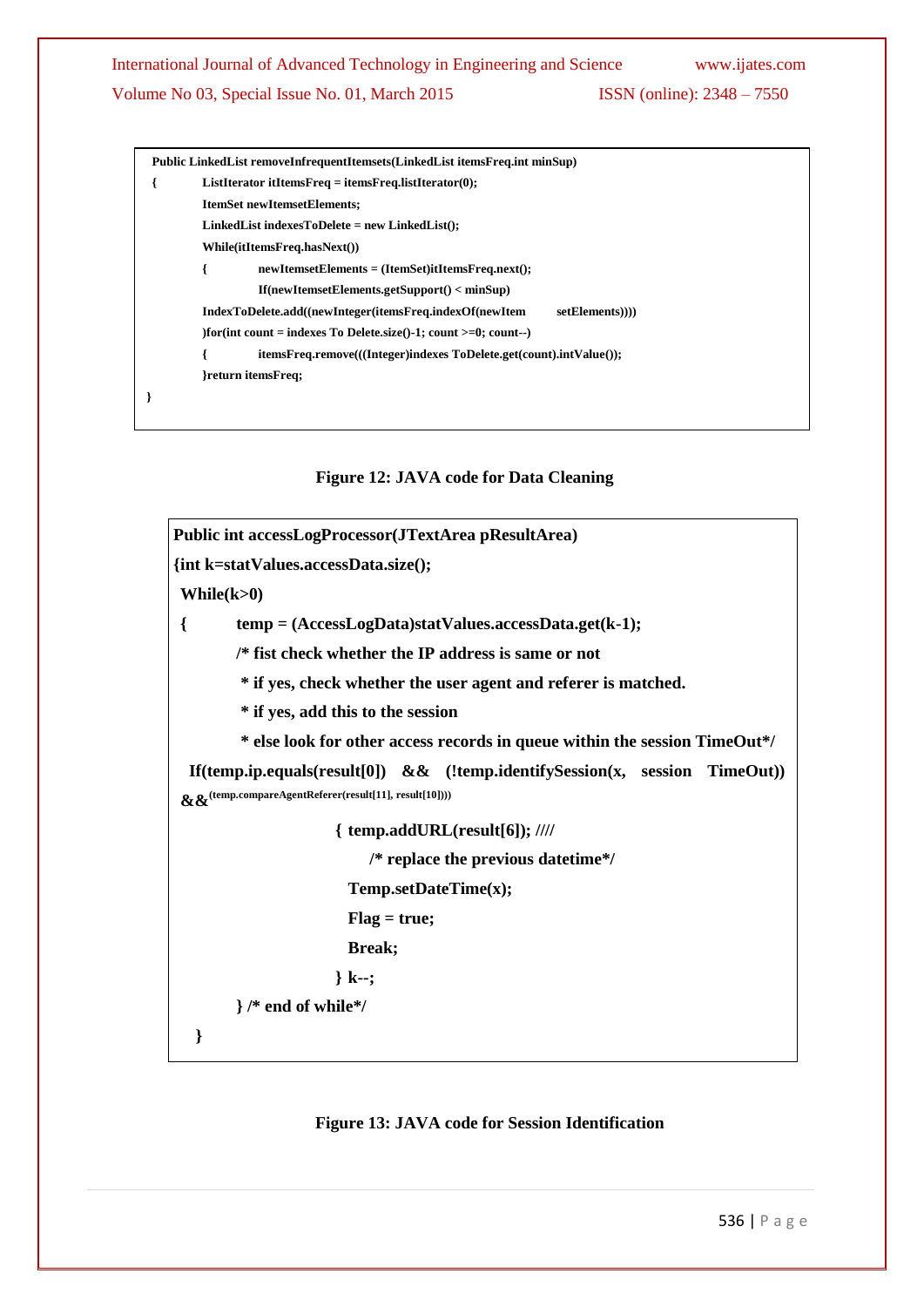## **V. CONCLUSIONS**

The data collection from different log file will contain all the details about the pages visited by the user during his interaction with the web, along with this log files also contain all the inconsistent, noisy, irrelevant data, hence it is necessary that these log files need to be preprocessed in the précised manner. For the implementation purpose we have downloaded NASA web log file. The preprocessing methodology, such as - data fusion, data cleaning, user identification, session identification, data formatting and summarization steps are implemented on that to obtain the interesting patterns, Table IV represents the result after the preprocessing of data. By this we have proved that this implementation technique reduces the size of the log file from 75% to 85% of its original size, hence it is very efficient strategy of preprocessing for obtaining knowledge from Web Usage Data.

#### **VI. FUTURE WORK**

The future work involves getting the solution for the various issues which usually raises at the time of data collection tasks, data transformation tasks and user identification. This also involves various data transformation tasks that are likely to influence the quality of the preprocessed data resulting from the different strategy of preprocessed, this preprocessed data can be used for the pattern discovery which can be further used for various web usage application which as site improvements, business intelligence and recommendation.

| <b>S</b> WUM: Preprocessing of Data                                                     | - 10               |
|-----------------------------------------------------------------------------------------|--------------------|
| Preprocessor                                                                            |                    |
| Preprocess Data                                                                         |                    |
| C:\Program Files\Java\ramya\access_log_eclf.log<br>Add<br>Browse                        |                    |
| Options                                                                                 |                    |
| $\sqrt{ }$ HTM/HTML<br>$\Box$ ZIP/TAR<br>$\Box$ EXE<br>$\Box$ PDF<br>⊟ рос              |                    |
| <b>Preprocessing Results</b>                                                            |                    |
| Session Timeout: 30 M       Access Data<br>Reset<br>Save                                |                    |
|                                                                                         |                    |
| File Location : C:\Program Files\Java\ramya\access_log_eclf.log<br>Session Time Out: 30 |                    |
| $Filter$ String : $[.]$ (1)html[.](1)html                                               |                    |
| Total Number of Records : 6323                                                          |                    |
| Interesting Records:<br>513                                                             |                    |
| --------                                                                                |                    |
| Information:                                                                            |                    |
| ip: 83.77.134.184                                                                       |                    |
| Date: 18/Jun/2006:12:29<br>$\leq$ $\qquad$                                              | ¥<br>$\rightarrow$ |
|                                                                                         |                    |
| KPWUD: Data preprocessed for Sequential Patterns                                        |                    |
|                                                                                         |                    |
|                                                                                         |                    |
|                                                                                         |                    |
|                                                                                         |                    |

**Figure 14: Snapshot showing Interesting web patterns after preprocessing.**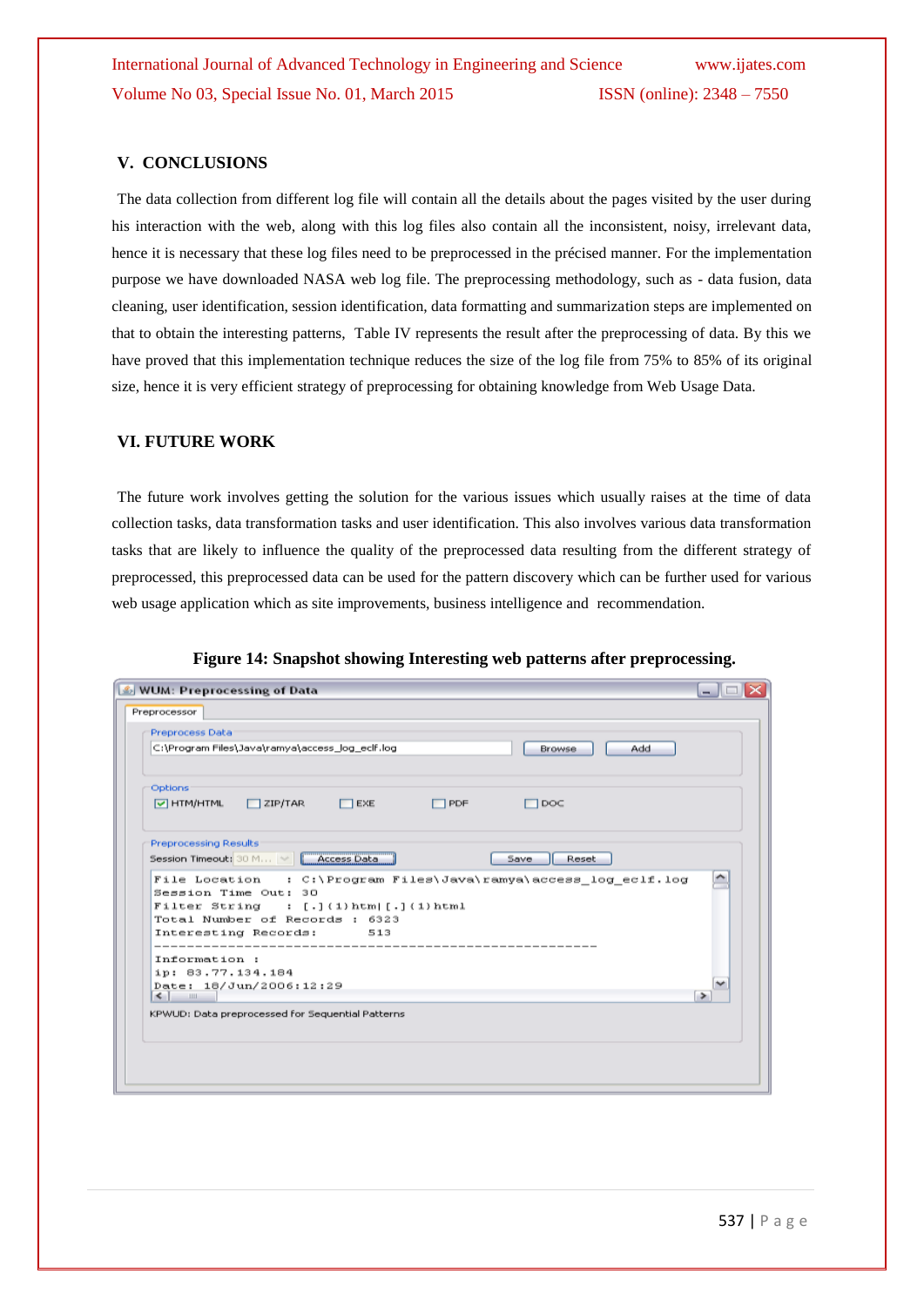| <b>Log File</b> | <b>Total number</b> | <b>Interesting</b> | <b>No. of Session</b> | <b>Original log</b> | <b>Preprocessed</b> |
|-----------------|---------------------|--------------------|-----------------------|---------------------|---------------------|
| Format          | of records          | records            | <b>Identified</b>     | file size           | log file size       |
| <b>CLF</b>      | 5166                | 2224               | 1218                  | 419 KB              | 109 KB              |
| <b>ECLF</b>     | 6323                | 513                | 358                   | 1668 KB             | 55 KB               |

**Table IV: Results after preprocessing obtained from NASA Log File**

#### **REFERENCES**

- [1]. Configuration files of W3C http. http:/www.w3.org/Daemou/User/Config/ (1995).
- [2].W3C Extended Log File Format, http:/WWW.W3.org/TR/WD-logfile.html (1996).
- [3]. Yan Wang: Web Mining and Knowledge Discovery of Usage Patterns, CS 748T Project (Part I). Feb-2000.
- [4]. Ramya C, Dr. Shreedhara K. S and Kavitha G: Preprocessing: A Prerequisite for Discovering Patterns in Web Usage Mining, 2011.
- [5]. J. Srivastava, R. Cooley, M. Deshpande, P-N. Tan: Web Usage Mining: Discovery and Applications of Usage Patterns from Web Data, SIGKDD Explorations, Jan-2000.
- [6]. Hui Yu, Zhongim Lu: Analysis of Web Usage Mining.
- [7]. Pronalazenje Skrivenog Znanja, Bojan Furla: Data Preprocessing.
- [8]. Mathias Gery, Hatem Haddad: Evaluation of Web Usage Mining Approaches for User's Next Request Prediction, Nov-2003.
- [9]. Haugua Dai, Bamshad Mobasher: Integrating Semantic Knowledge with Web Usage Mining for Personalization.
- [10].Li Chaofeng: Research and Development of Data Preprocessing in Web Usage Mining.
- [11]. Aniket Dash: Web Usage Mining: An Implementation.
- [12]. Mr. Sanjay Bapu Thakare, Prof. Sangram.Z.Gawali: A Effective and Complete Preprocessing for Web Usage Mining. Vol. 02, No. 03, 2010, 848-851.
- [13]. V. Sathiyamoorthi, Dr. V. Murali Bhaskaran: Data Preparation Techniques for Web Usage Mining in World Wide Web- An Approach. Vol.2, No. 4, Nov-2009.
- [14]. V.V.R Maheswara Rao and Dr. V. Valli Kumari: An Enhanced Preprocessing Research Framework For Web Log Data Using A Learning Algorithm.DOI:10:5121/csif2011.1101.
- [15]. C.P Sumathi, R.Padmaja Valli, and T. Santhanam: An Overview of Preprocessing of Web Log Files for Web Usage Mining. ISSN 1992-8645, E-ISSN 1817-3195.
- [16]. R. Cooley, B. Mobasher and J. Srivastava: Data Preparation for Mining World Wide Web Browsing Patterns HER-9554517.
- [17]. V. Chitraa, Dr. Antony Selvadoss Thanamani, A Novel Technique for Session Identification in Web Usage Mining Preprocessing. Vol. 34, No.09, Nov—2011.
- [18]. Navin Kumar Tyage, Ak. Solonki and Manoj Wadhwa: Analysis of Server Log by Web Usage Mining for Website Improvement. Vol. 07, Issue4, No. 08, July-2010.
- [19]. V. Chitraa, Dr. Antony Selvdoss Dawamani: A Survey on Preprocessing Method for Web Usage Data Vol. 07, No.03, 2010.